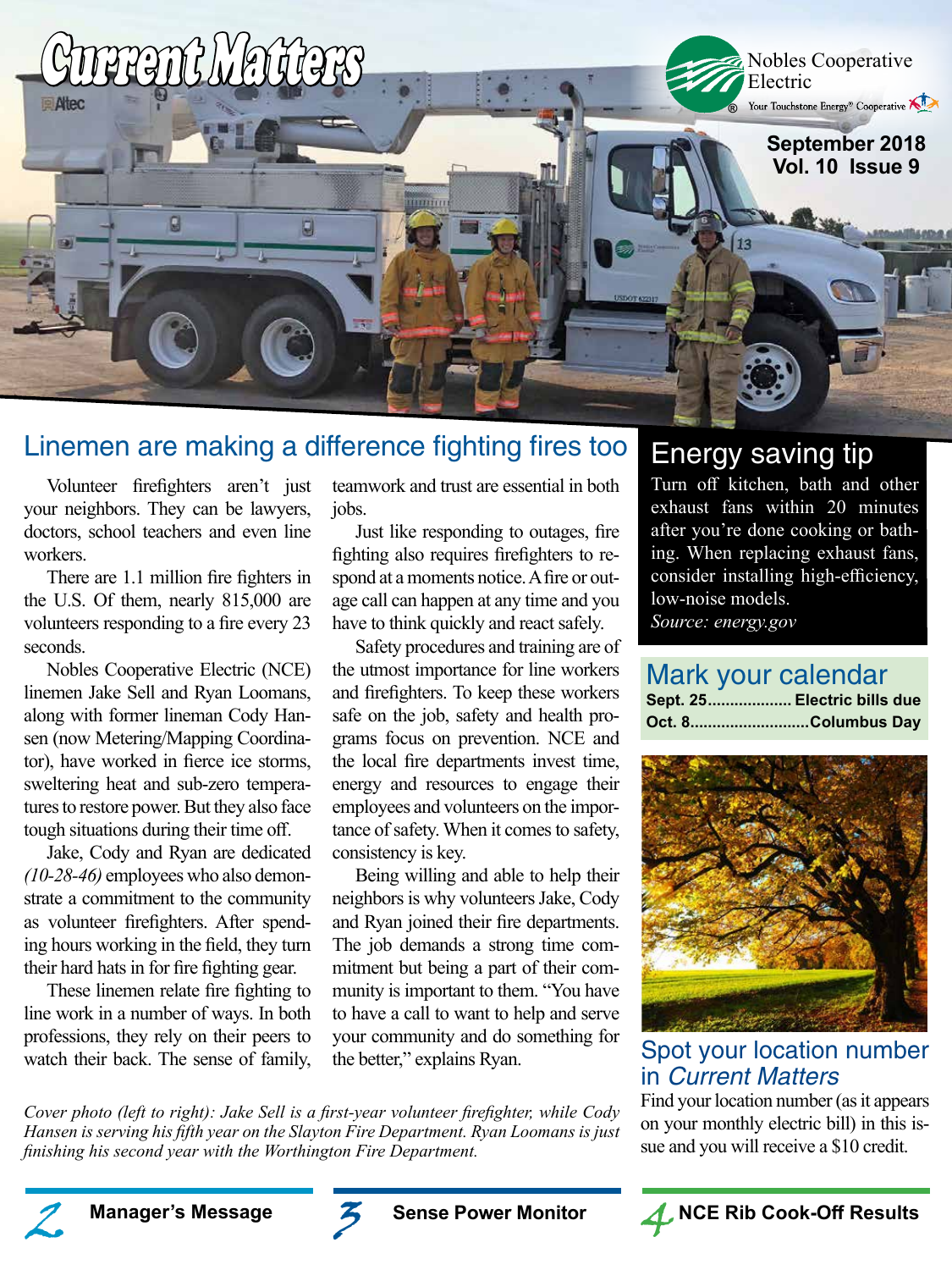



A word from your General Manager *Adam Tromblay*

### Stay focused on safety during harvest

During harvest season, many farmers reap the benefits of advancement in agricultural technology. With *(28-50- 45)* the help of GPS auto-steer devices, farmers are able to decrease driver error and maximize productivity. Yet despite these advances, safety risks remain. Putting safety first requires alertness, focus and knowledge of potential hazards and safety steps.

Keep the following electrical safety guidelines in mind:

• Use a spotter when operating machinery near lines.

• Keep equipment at least 10 feet from lines at all times, in all directions.

• Look up and use care when moving equipment around power lines.

• Inspect the height of equipment for clearances.

• Never attempt to move a power line out of the way or raise it for clearance.

• Always set extensions to the lowest setting when moving loads to prevent contact with overhead lines.

• If a power line is sagging or low, contact NCE at 800-776-0517.

We are "committed to improving the quality of our members' lives." Our employees and directors enjoy interacting with the members we serve. Over the last couple of years we have increased our community involvement. We realize that it is important

*Our Vision* **Committed to improving the quality of our members' lives**

Over 5,300 members participate in Operation Round Up. Members have already contributed over \$13,000 this year, funding nine nonprofit organizations and distributing eight scholarships.

Being involved in the community means building relationships with the community and giving back.



*Pictured above: Darren Engelkes, a sophomore from Murray County Central, job shadowed our Murray County linemen in July.* 

2

*Safety Team Accountable* 

to be involved and it helps us connect with you, while improving lives and

strengthening the community.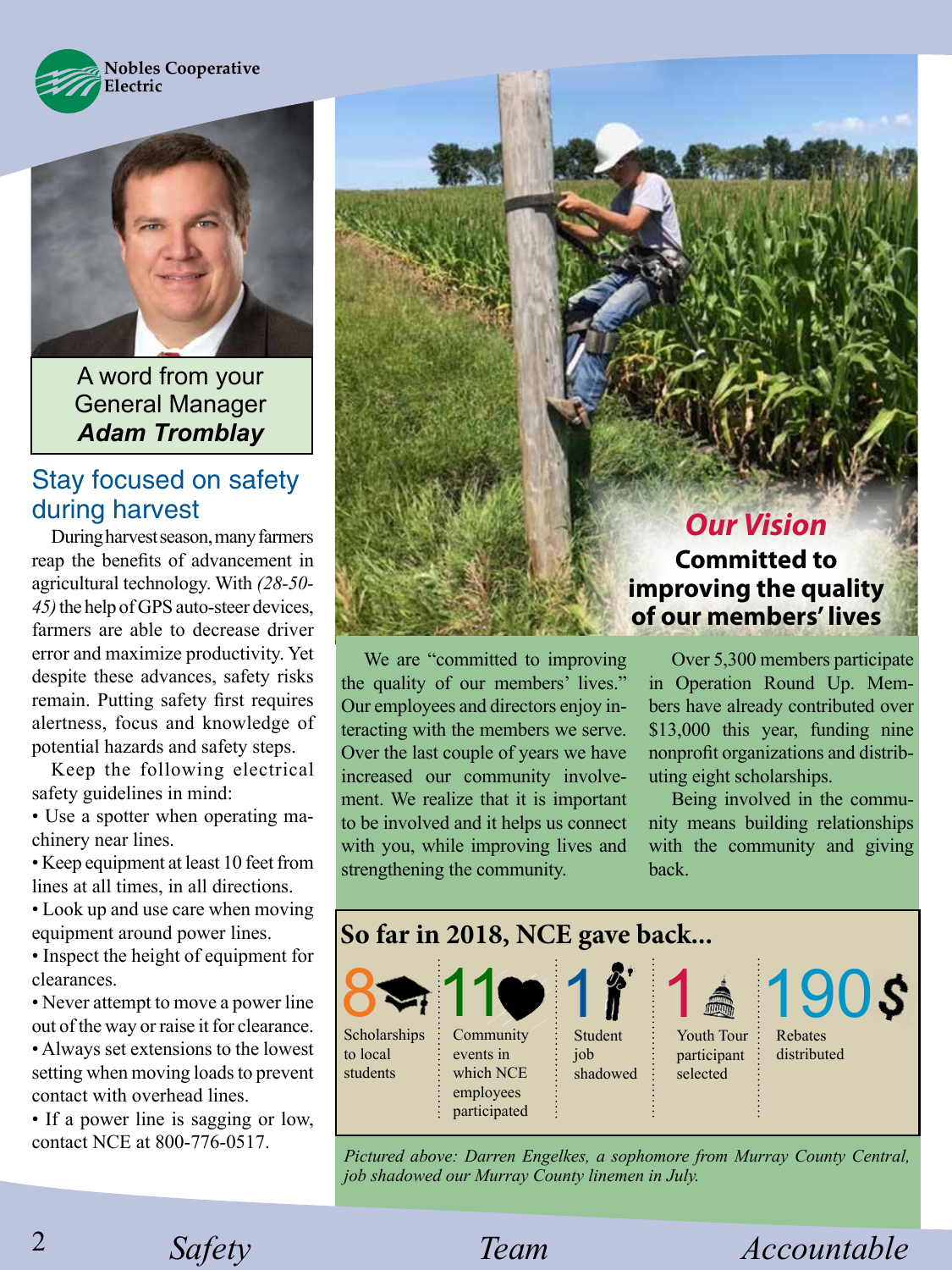# Understanding the Cold Weather Law

If you are having a hard time paying your utility bills this winter, it is important you understand the Cold Weather Law. The Minnesota Public Utilities Commission set up the Cold Weather Law to protect residential customers from being shutoff if they cannot pay their bill in full. This protection lasts from October 15 to April 15.

Please review the bill stuffer from last month that provides you with options, explains what to do if you meet the Cold Weather conditions and if you do not meet the conditions. Also included in this bill stuffer are low cost energy efficiency tips that can help you manage your *(516-50-007)* usage.

sense

# Member Corner

**A place to learn more about electricity and energy products**

Sense Power Monitor

In the age of big data and connected devices everywhere, Sense Power Monitor offers an insight into your home electricity usage. Connecting Sense to your main electrical panel is simple. Installation (which should be done by a licensed electrician) is done in the main panel of your home and is fairly straightforward. Two current sensors clamp around the two main wires feeding your panel and then Sense connects to a 240v breaker, there's no rewiring required.

Once *(22-60-2SL)* installed in your panel, Sense connects to your home Wi-Fi network and begins sampling voltage and current at one million times per second. From here, machine learning detection algorithms work to distinguish one device from another. Over a short period of time, Sense begins detecting devices cycling on

and off and a profile is built for your electrically-connected devices at home. *(9-27-50)* If Sense's database can't pinpoint a device that's hooked up in your home, the app will ask you to help it identify the device to make the database more powerful.

Coming in at a price tag of \$299, the upfront cost of Sense is sure to scare some consumers away. Though the initial price can be a shock, the long list of benefits can easily help users be more energy conscious and help precisely determine what's going on inside their home electrically. Sense is also now offering a free beta testing of what they call "Sense HomeCheck", which helps users report incidents and help Sense build analytical data for appliance malfunctions, electrical problems, power events and more.